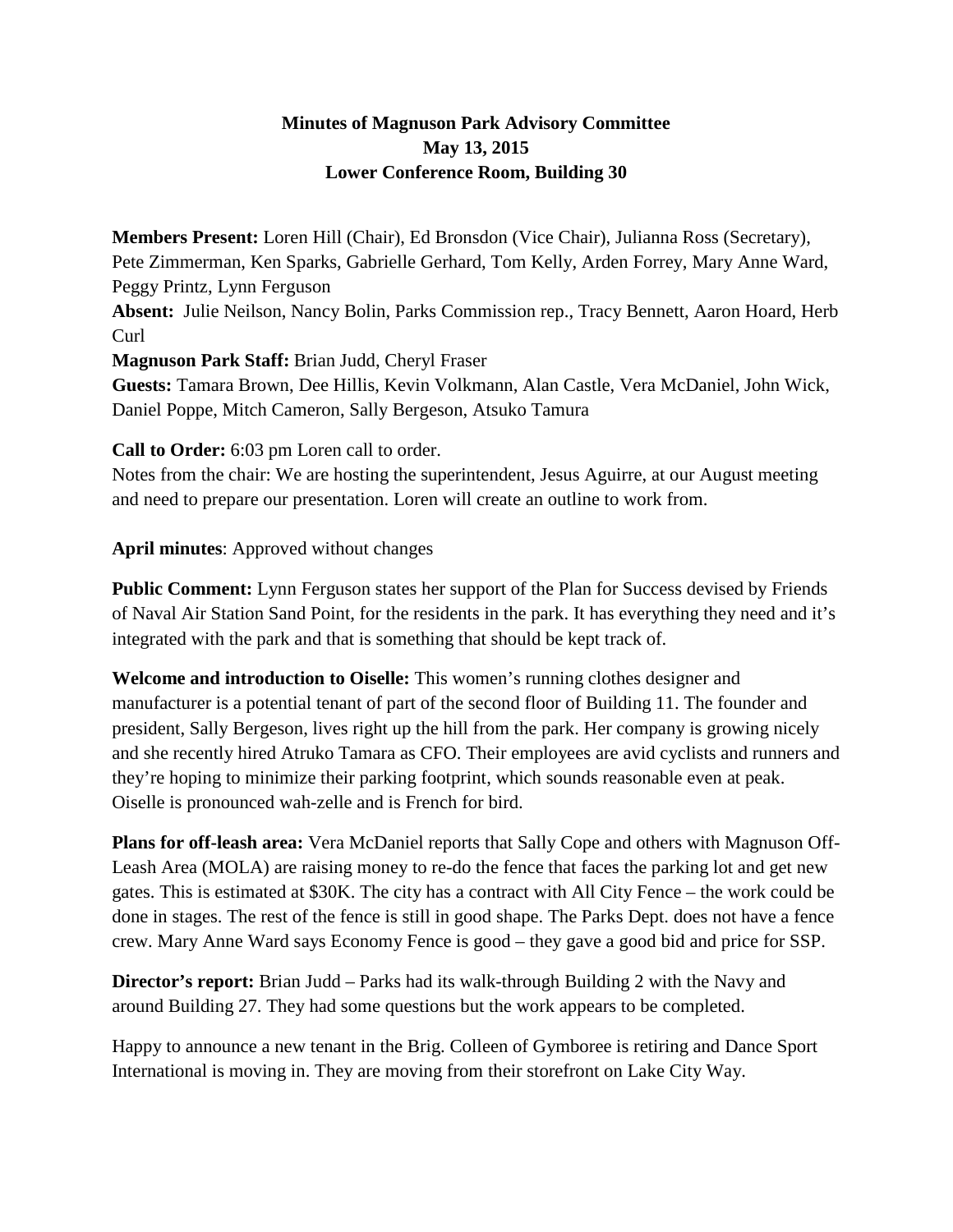On April 15, the Magnuson Park office hosted the monthly dinner meeting of the International Special Events Society and the appetizers, entrees and dessert were served in all three rental venues of Building 30, the Officers Club, Hangar 30 and the Workshop. They have gotten good feedback about this event and seen rentals as a result. People really like the free parking which turns out to be a huge part of the draw.

Seattle Theatre Group is proceeding with a pilot concert this summer. About 4,000 people will come and go over seven hours. Tom Kelly is helping Brian with some of the logistical concerns of hosting this near natural areas.

Over Labor Day weekend in 2016, the park will be hosting the Gaelic Games on Fields 10 and 9. Fields 1-4 will be for staging and preliminaries. These are usually held in Ireland and this is really exciting!

The park has a new website for the summer camp providers and campers – [www.magnusonparksummercamps.com.](http://www.magnusonparksummercamps.com/)

On May 19 there are teacher walk outs from Seattle Public Schools so the Parks Dept is opening many community centers extra hours to give the kids a place to be.

NOAA Drive – no response from NOAA. Parks Dept still has legal recourse but would rather not resort to that.

520 mitigation – No funding now but in the future there will be. Right now it's in the pre-design phase.

Cheryl Fraser – The new superintendent, Jesus Aguirre, begins June 1 and has found a home right in the neighborhood.

Remember the Building 2 Charrette on June 6. What are the demolition costs of Building 2? We need to ask Kathleen Conner. Also, it will be difficult for someone to get the NPS covenants removed.

**Plan for Success:** Ken Sparks explains the Plan for Success as conceived by Friends of Naval Air Station Sand Point. How do we help breed success? Friends is dealing with a 1920 – 1995 military base for the Navy and the First Flight Around the World which involved the Army. They are concerned about Veterans. There is a preference by the state for subsidized housing. Friends has been having lots of meetings, including with Worksource. Friends has heard from some Solid Ground residents that things aren't working as well for residents as they have in the past. Concern is if we're having residents in the park be successful, blending into the community.

Mitch Cameron lives in Solid Ground and says some opportunities for community building are no longer in place since one employee left. The feedback has not been good since he left. Do we want Solid Ground to expand into the park without services?